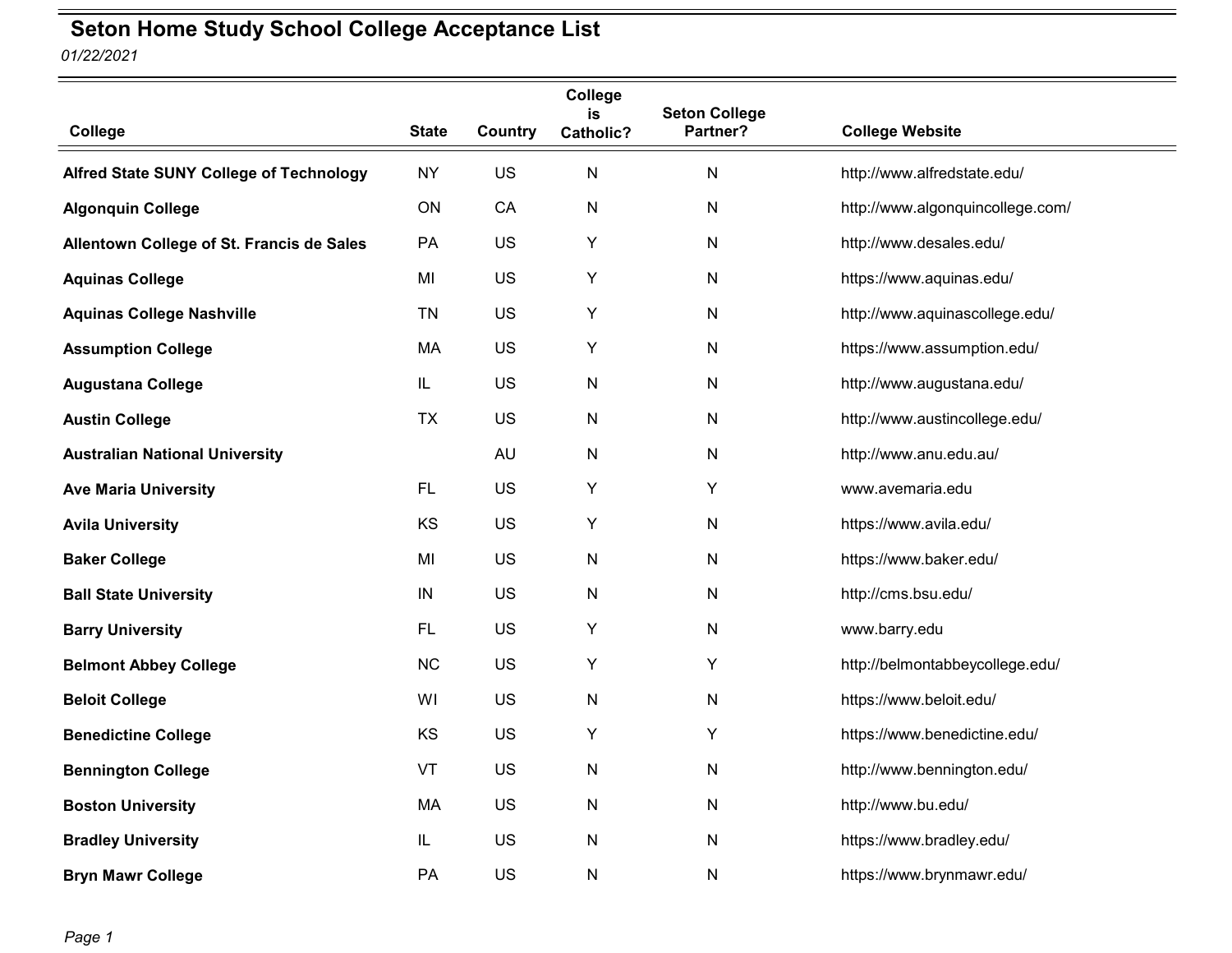|                                                             |              |         | College<br>is    | <b>Seton College</b> |                                |
|-------------------------------------------------------------|--------------|---------|------------------|----------------------|--------------------------------|
| College                                                     | <b>State</b> | Country | <b>Catholic?</b> | Partner?             | <b>College Website</b>         |
| <b>Bucknell University</b>                                  | PA           | US      | $\mathsf{N}$     | N                    | http://www.bucknell.edu/       |
| <b>Butler University</b>                                    | IN           | US      | $\mathsf{N}$     | $\mathsf{N}$         | https://www.butler.edu/        |
| <b>California Institute of Technology</b>                   | CA           | US      | N                | $\mathsf{N}$         | https://www.caltech.edu/       |
| <b>California Institute of the Arts</b>                     | CA           | US      | N                | $\mathsf{N}$         | https://calarts.edu/           |
| <b>California State University San Bernardino</b>           | CA           | US      | N                | $\mathsf{N}$         | https://www.csusb.edu/         |
| <b>Canisius College</b>                                     | <b>NY</b>    | US      | Y                | ${\sf N}$            | https://www.canisius.edu/      |
| <b>Cardinal Stritch University</b>                          | WI           | US      | Y                | ${\sf N}$            | http://www.stritch.edu/        |
| <b>Carlow University</b>                                    | PA           | US      | Υ                | ${\sf N}$            | http://www.carlow.edu/         |
| <b>Carnegie Mellon University</b>                           | PA           | US      | $\mathsf{N}$     | N                    | http://www.cmu.edu/            |
| <b>Case Western Reserve University</b>                      | OH           | US      | $\mathsf{N}$     | $\mathsf{N}$         | http://case.edu/               |
| <b>Catholic University of America</b>                       | DC           | US      | Υ                | N                    | https://www.catholic.edu       |
| <b>Chapman University</b>                                   | CA           | US      | $\mathsf{N}$     | $\mathsf{N}$         | https://chapman.edu/           |
| <b>Christendom College</b>                                  | VA           | US      | Υ                | Υ                    | www.christendom.edu            |
| <b>Citadel in South Carolina</b>                            | SC           | US      | ${\sf N}$        | $\mathsf{N}$         | http://www.citadel.edu/root/   |
| <b>Clarion University</b>                                   | PA           | US      | N                | ${\sf N}$            | http://www.clarion.edu/        |
| <b>Clark University</b>                                     | MA           | US      | N                | N                    | http://www.clarku.edu/         |
| <b>Clarke College</b>                                       | IA           | US      | Y                | ${\sf N}$            | https://www.clarke.edu/        |
| <b>Clemson University</b>                                   | SC           | US      | N                | N                    | http://www.clemson.edu/        |
| <b>Cleveland State University</b>                           | OH           | US      | N                | ${\sf N}$            | http://www.csuohio.edu/        |
| <b>College of Charleston</b>                                | SC           | US      | N                | N                    | http://www.cofc.edu/           |
| <b>College of Mount Saint Vincent's</b>                     | <b>NY</b>    | US      | Υ                | ${\sf N}$            | https://mountsaintvincent.edu/ |
| <b>College of New Jersey</b>                                | <b>NJ</b>    | US      | ${\sf N}$        | ${\sf N}$            | http://tcnj.pages.tcnj.edu/    |
| College of St. Benedict and St. John's<br><b>University</b> | MN           | US      | Y                | ${\sf N}$            | http://www.csbsju.edu/         |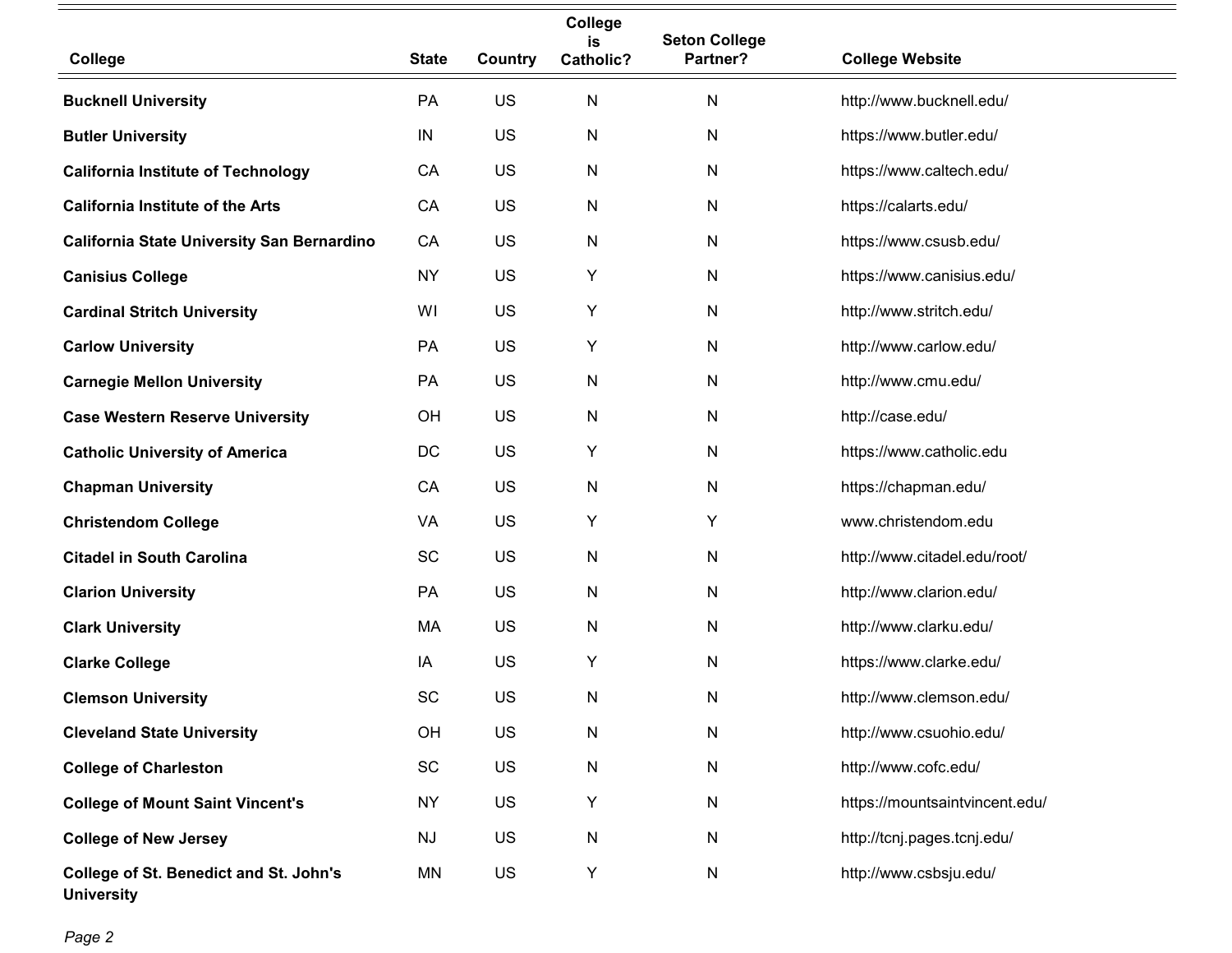|                                          |              |         | College<br>is    | <b>Seton College</b> |                                   |
|------------------------------------------|--------------|---------|------------------|----------------------|-----------------------------------|
| College                                  | <b>State</b> | Country | <b>Catholic?</b> | Partner?             | <b>College Website</b>            |
| <b>College of St. Mary</b>               | <b>NE</b>    | US      | Υ                | N                    | http://www.csm.edu/               |
| <b>College of William and Mary</b>       | VA           | US      | N                | N                    | http://www.wm.edu/                |
| <b>Columbia College</b>                  | <b>MO</b>    | US      | N                | N                    | http://www.ccis.edu/              |
| <b>Columbia International University</b> | SC           | US      | N                | N                    | http://www.ciu.edu/               |
| <b>Concordia College</b>                 | MN           | US      | N                | N                    | https://www.concordiacollege.edu/ |
| <b>Cornell College</b>                   | IA           | US      | N                | N                    | http://www.cornellcollege.edu/    |
| <b>Cornell University</b>                | <b>NY</b>    | US      | N                | N                    | http://www.cornell.edu/           |
| <b>DeSales University</b>                | PA           | US      | N                | N                    | http://www.desales.edu/           |
| <b>Dean University</b>                   | <b>NH</b>    | US      | N                | N                    | http://www.dean.edu/              |
| <b>Delaware Valley University</b>        | PA           | US      | N                | N                    | http://www.delval.edu/            |
| <b>Dickinson College</b>                 | PA           | US      | N                | N                    | http://www.dickinson.edu/         |
| <b>Dixie State University</b>            | UT           | US      | N                | N                    | https://dixie.edu/                |
| <b>Drake University</b>                  | IA           | US      | N                | N                    | http://www.drake.edu/             |
| <b>Drury College</b>                     | <b>MO</b>    | US      | N                | N                    | http://www.drury.edu/             |
| <b>Duquesne University</b>               | PA           | US      | Υ                | N                    | http://www.duq.edu/               |
| <b>Eastern Florida State College</b>     | <b>FL</b>    | US      | N                | N                    | http://www.easternflorida.edu/    |
| <b>Eastern New Mexico University</b>     | <b>NM</b>    | US      | N                | N                    | https://www.enmu.edu/             |
| <b>Elizabethtown College</b>             | PA           | US      | N                | N                    | https://www.etown.edu/            |
| <b>Elmira College</b>                    | <b>NY</b>    | US      | N                | ${\sf N}$            | https://www.elmira.edu/           |
| <b>Fairfield University</b>              | CT           | US      | Υ                | N                    | https://www.fairfield.edu/        |
| <b>Ferris State University</b>           | MI           | US      | N                | N                    | https://ferris.edu/               |
| <b>Flagler College</b>                   | FL.          | US      | N                | $\mathsf{N}$         | http://www.flagler.edu/           |
| <b>Florida Institute of Technology</b>   | FL.          | US      | N                | N                    | https://www.fit.edu/              |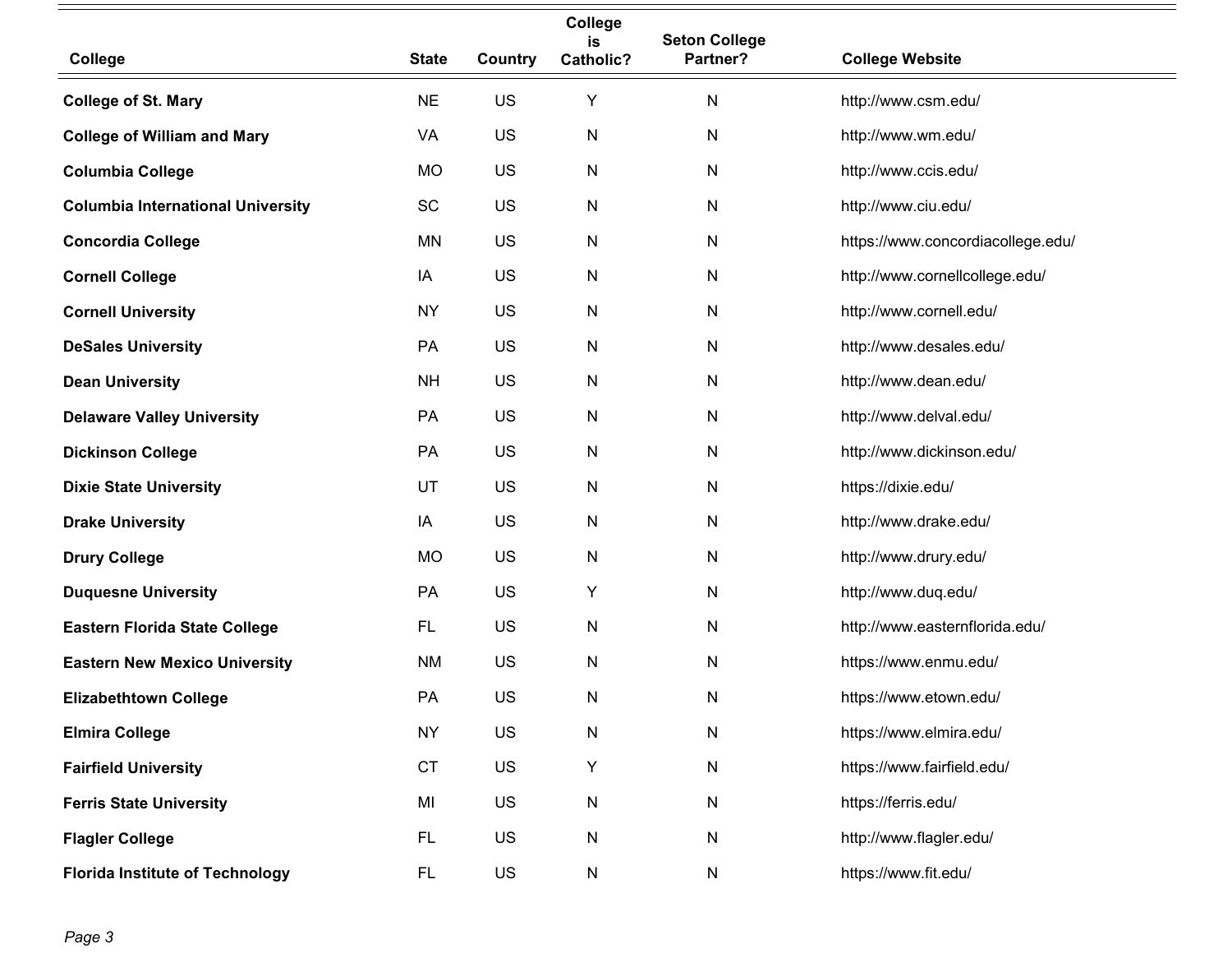|                                              |              |         | College<br>is    | <b>Seton College</b> |                                |
|----------------------------------------------|--------------|---------|------------------|----------------------|--------------------------------|
| College                                      | <b>State</b> | Country | <b>Catholic?</b> | Partner?             | <b>College Website</b>         |
| Florida State College at Jacksonville        | FL.          | US      | N                | N                    | https://www.fscj.edu/          |
| <b>Fordham University</b>                    | <b>NY</b>    | US      | Υ                | N                    | https://www.fordham.edu/       |
| <b>Franciscan University of Steubenville</b> | OH           | US      | Υ                | Υ                    | https://www.franciscan.edu/    |
| <b>Franklin and Marshall College</b>         | <b>PA</b>    | US      | N                | N                    | https://www.fandm.edu/         |
| <b>Frankling Pierce College</b>              | <b>NH</b>    | US      | N                | N                    | http://www.franklinpierce.edu/ |
| <b>Gannon University</b>                     | PA           | US      | Υ                | ${\sf N}$            | http://www.gannon.edu/         |
| <b>Goshen College</b>                        | IN           | US      | N                | N                    | https://www.goshen.edu/        |
| <b>Grand Valley State University</b>         | MI           | US      | N                | N                    | https://www.gvsu.edu/          |
| <b>Hampden-Sydney College</b>                | VA           | US      | N                | N                    | http://www.hsc.edu/            |
| <b>Harvard University</b>                    | MA           | US      | N                | N                    | http://www.harvard.edu/        |
| <b>Hastings College</b>                      | <b>NE</b>    | US      | N                | N                    | http://www.hastings.edu/       |
| <b>Hillsdale College</b>                     | MI           | US      | N                | N                    | https://www.hillsdale.edu/     |
| <b>Hollins University</b>                    | VA           | US      | N                | N                    | https://www.hollins.edu/       |
| <b>Hope College</b>                          | MI           | US      | N                | N                    | https://hope.edu/              |
| <b>Illinois Institute of Technology</b>      | IL           | US      | N                | N                    | http://web.iit.edu/            |
| Indiana University of Pennsylvania           | PA           | US      | N                | N                    | http://www.iup.edu/            |
| <b>James Madison University</b>              | VA           | US      | N                | N                    | http://www.jmu.edu/            |
| <b>Jefferson College</b>                     | <b>MO</b>    | US      | N                | N                    | https://www.jeffco.edu/        |
| John Paul the Great Catholic University      | CA           | US      | Υ                | Y                    | https://jpcatholic.edu/        |
| <b>Kennesaw State University</b>             | GA           | US      | N                | N                    | http://www.kennesaw.edu/       |
| <b>Kent State University</b>                 | OH           | US      | N                | N                    | http://www.kent.edu/           |
| <b>Kettering Univesity</b>                   | MI           | US      | N                | N                    | https://www.kettering.edu/     |
| <b>Kings College</b>                         | PA           | US      | Υ                | N                    | https://www.kings.edu/         |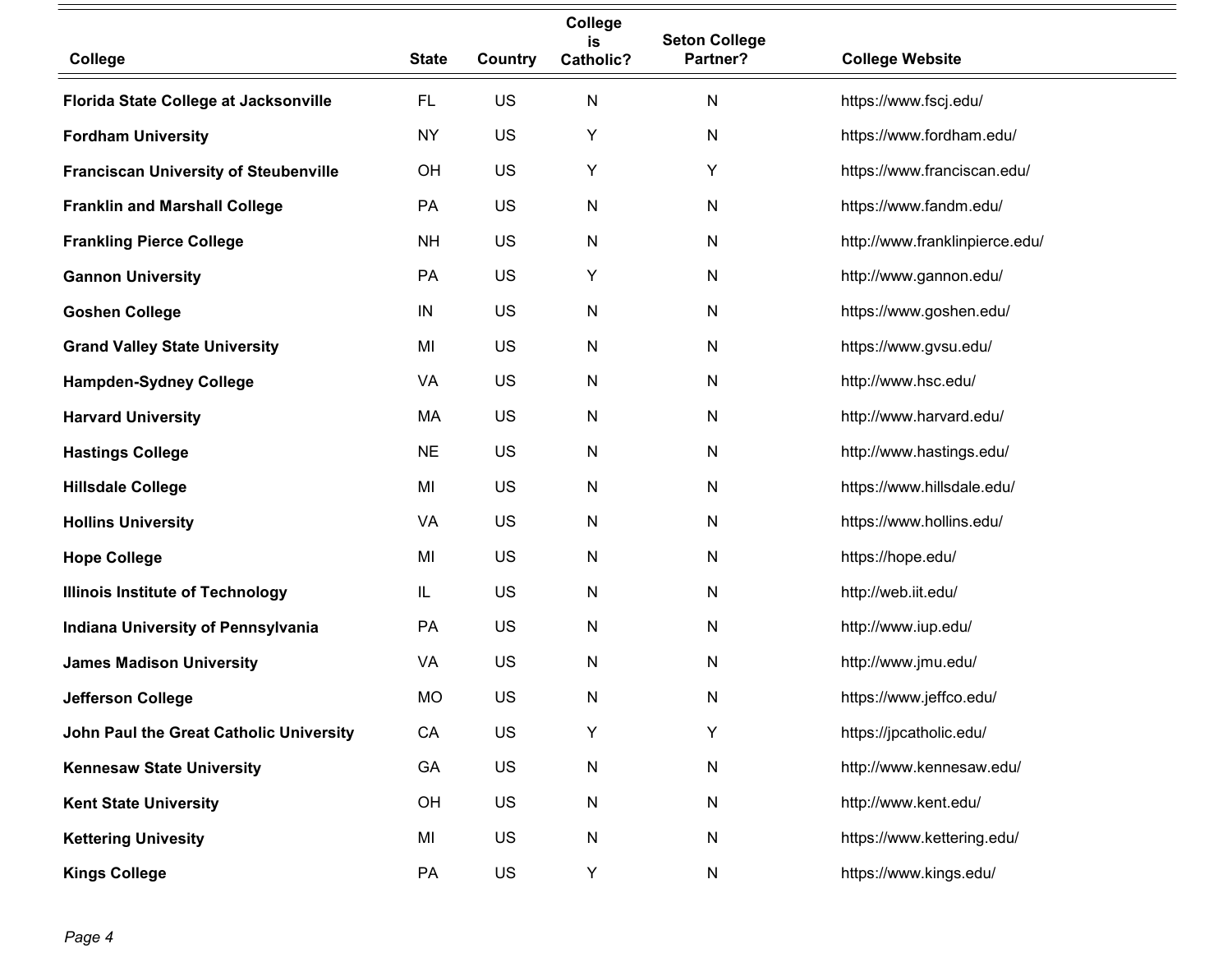|                                              |              |         | College<br>is    | <b>Seton College</b> |                                         |
|----------------------------------------------|--------------|---------|------------------|----------------------|-----------------------------------------|
| College                                      | <b>State</b> | Country | <b>Catholic?</b> | Partner?             | <b>College Website</b>                  |
| <b>Lake Superior College</b>                 | MN           | US      | $\mathsf{N}$     | $\mathsf{N}$         | https://www.lsc.edu/                    |
| <b>Louisiana State University</b>            | LA           | US      | N                | N                    | http://www.lsu.edu/                     |
| <b>Loyola University</b>                     | <b>MD</b>    | US      | Υ                | N                    | https://www.loyola.edu/                 |
| <b>Loyola University Chicago</b>             | IL           | US      | Υ                | N                    | http://www.luc.edu/                     |
| <b>Lycoming College</b>                      | PA           | US      | ${\sf N}$        | $\mathsf{N}$         | http://www.lycoming.edu/                |
| <b>Madonna University</b>                    | MI           | US      | Y                | ${\sf N}$            | https://www.madonna.edu/                |
| <b>Maine Maritime Academy</b>                | ME           | US      | N                | N                    | http://mainemaritime.edu/               |
| <b>Mansfield University</b>                  | PA           | US      | $\mathsf{N}$     | $\mathsf{N}$         | https://www.mansfield.edu/              |
| <b>Marian University</b>                     | IN           | US      | Υ                | N                    | https://marian.edu/                     |
| <b>Marietta College</b>                      | OH           | US      | $\mathsf{N}$     | $\mathsf{N}$         | http://www.marietta.edu/                |
| <b>Marquette University</b>                  | WI           | US      | Y                | N                    | http://marquette.edu/                   |
| <b>Marshall University</b>                   | WV           | US      | N                | N                    | http://www.marshall.edu/home/index.html |
| <b>Mary Baldwin University</b>               | VA           | US      | N                | N                    | http://www.marybaldwin.edu/             |
| <b>Marymount University</b>                  | VA           | US      | Y                | ${\sf N}$            | https://www.marymount.edu/Home          |
| <b>Maryville College</b>                     | <b>TN</b>    | US      | N                | N                    | https://www.maryvillecollege.edu/       |
| <b>Massachusetts Institute of Technology</b> | МA           | US      | N                | ${\sf N}$            | http://web.mit.edu/                     |
| <b>McNeese State University</b>              | LA           | US      | N                | $\mathsf{N}$         | https://www.mcneese.edu/                |
| <b>Metropolitan Community College</b>        | <b>MO</b>    | US      | N                | N                    | http://mcckc.edu                        |
| <b>Miami University of Ohio</b>              | OH           | US      | N                | ${\sf N}$            | http://www.miamioh.edu/                 |
| <b>Michigan Institute of Technology</b>      | MI           | US      | N                | ${\sf N}$            | http://www.miiteducation.com/           |
| <b>Michigan State University</b>             | MI           | US      | N                | ${\sf N}$            | https://msu.edu/                        |
| <b>Milwaukee Area Technical College</b>      | WI           | US      | N                | ${\sf N}$            | https://www.matc.edu/                   |
| <b>Mississippi State University</b>          | MS           | US      | N                | N                    | http://www.msstate.edu/                 |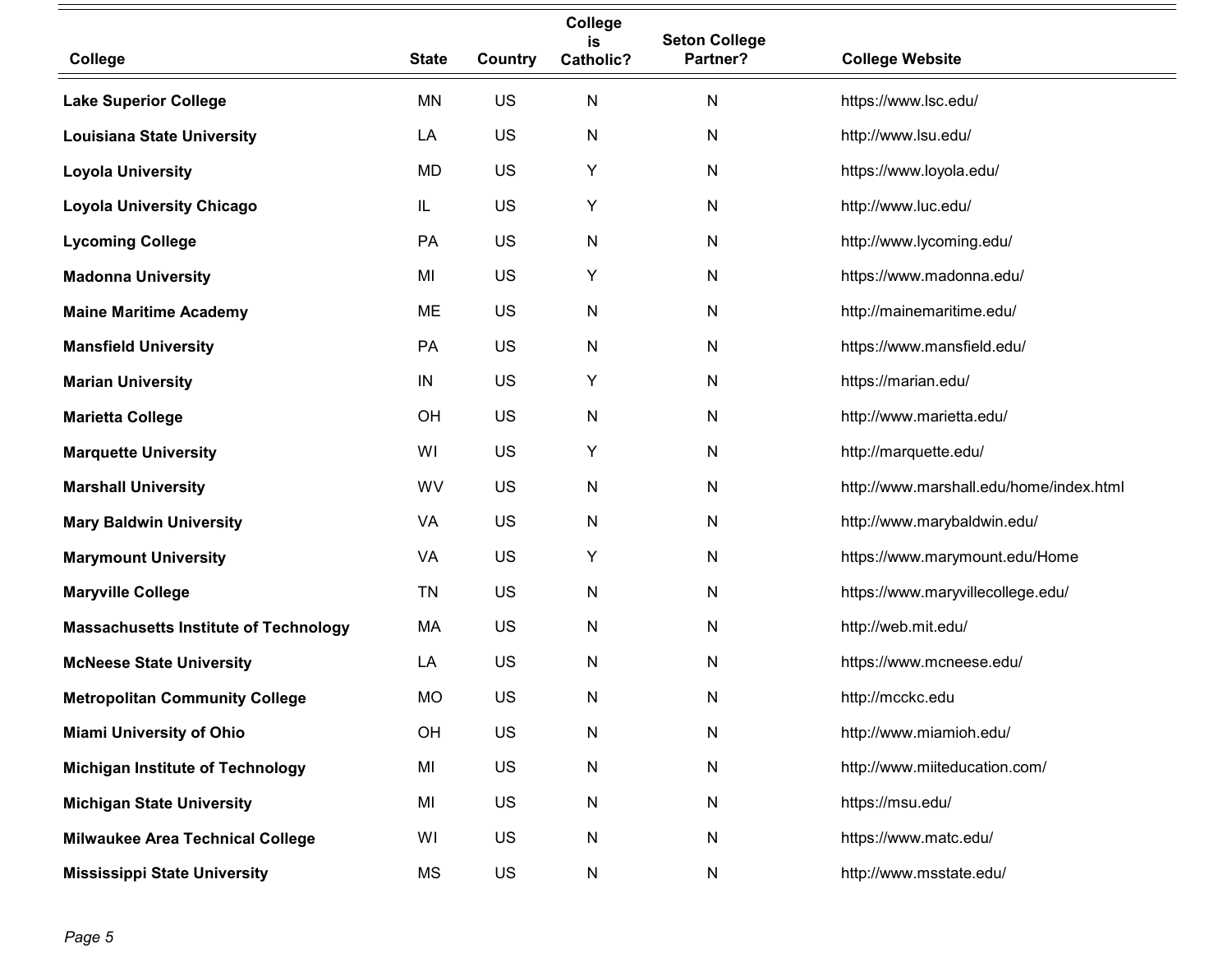|                                        |              |         | College<br>is | <b>Seton College</b> |                                                       |
|----------------------------------------|--------------|---------|---------------|----------------------|-------------------------------------------------------|
| College                                | <b>State</b> | Country | Catholic?     | Partner?             | <b>College Website</b>                                |
| <b>Mohawk Valley Community College</b> | <b>NY</b>    | US      | ${\sf N}$     | $\mathsf{N}$         | https://www.mvcc.edu/                                 |
| <b>Montclair State University</b>      | <b>NJ</b>    | US      | N             | ${\sf N}$            | http://www.montclair.edu/                             |
| <b>Mount Holyoke College</b>           | MA           | US      | $\mathsf{N}$  | $\mathsf{N}$         | https://www.mtholyoke.edu/                            |
| <b>Mount Marty College</b>             | <b>SD</b>    | US      | Υ             | $\mathsf{N}$         | https://www.mtmc.edu/                                 |
| <b>Mount Mercy College</b>             | IA           | US      | Υ             | $\mathsf{N}$         | http://www.mtmercy.edu/                               |
| <b>Mount Saint Mary's University</b>   | <b>MD</b>    | US      | N             | $\mathsf{N}$         | http://msmary.edu/                                    |
| <b>Muskingum College</b>               | OH           | US      | ${\sf N}$     | $\mathsf{N}$         | http://www.muskingum.edu/                             |
| <b>Navarro College</b>                 | <b>TX</b>    | US      | N             | $\mathsf{N}$         | http://www.navarrocollege.edu/                        |
| <b>New Haven University</b>            | <b>CT</b>    | US      | $\mathsf{N}$  | $\mathsf{N}$         | https://www.newhaven.edu/                             |
| <b>New Mexico State University</b>     | <b>NM</b>    | US      | ${\sf N}$     | $\mathsf{N}$         | https://www.nmsu.edu/                                 |
| <b>New York University</b>             | <b>NY</b>    | US      | $\mathsf{N}$  | $\mathsf{N}$         | https://www.nyu.edu/                                  |
| <b>Northeast Catholic College</b>      | <b>NH</b>    | US      | Υ             | Υ                    | https://www.northeastcatholic.edu/                    |
| <b>Northern Lights College</b>         | BC           | CA      | N             | $\mathsf{N}$         | http://www.nlc.bc.ca/                                 |
| <b>Northwestern University</b>         | IL           | US      | N             | $\mathsf{N}$         | http://www.northwestern.edu/                          |
| <b>Norwich University</b>              | VT           | US      | ${\sf N}$     | N                    | http://www.norwich.edu/                               |
| <b>Notre Dame University</b>           | ${\sf IN}$   | US      | Υ             | ${\sf N}$            | https://www.nd.edu/                                   |
| <b>Nyack College</b>                   | <b>NY</b>    | US      | $\mathsf{N}$  | N                    | http://www.nyack.edu/                                 |
| <b>Oglethorpe University</b>           | GA           | US      | N             | N                    | https://oglethorpe.edu/                               |
| <b>Ohio Northern University</b>        | OH           | US      | N             | N                    | http://www.onu.edu/                                   |
| <b>Ohio State University</b>           | OH           | US      | N             | N                    | https://www.osu.edu/                                  |
| <b>Ohio University</b>                 | OH           | US      | N             | N                    | https://www.ohio.edu/                                 |
| <b>Orange Coast College</b>            | CA           | US      | ${\sf N}$     | N                    | http://www.orangecoastcollege.edu/Pages/home.<br>aspx |
| <b>Oregon State University</b>         | <b>OR</b>    | US      | N             | N                    | http://oregonstate.edu/                               |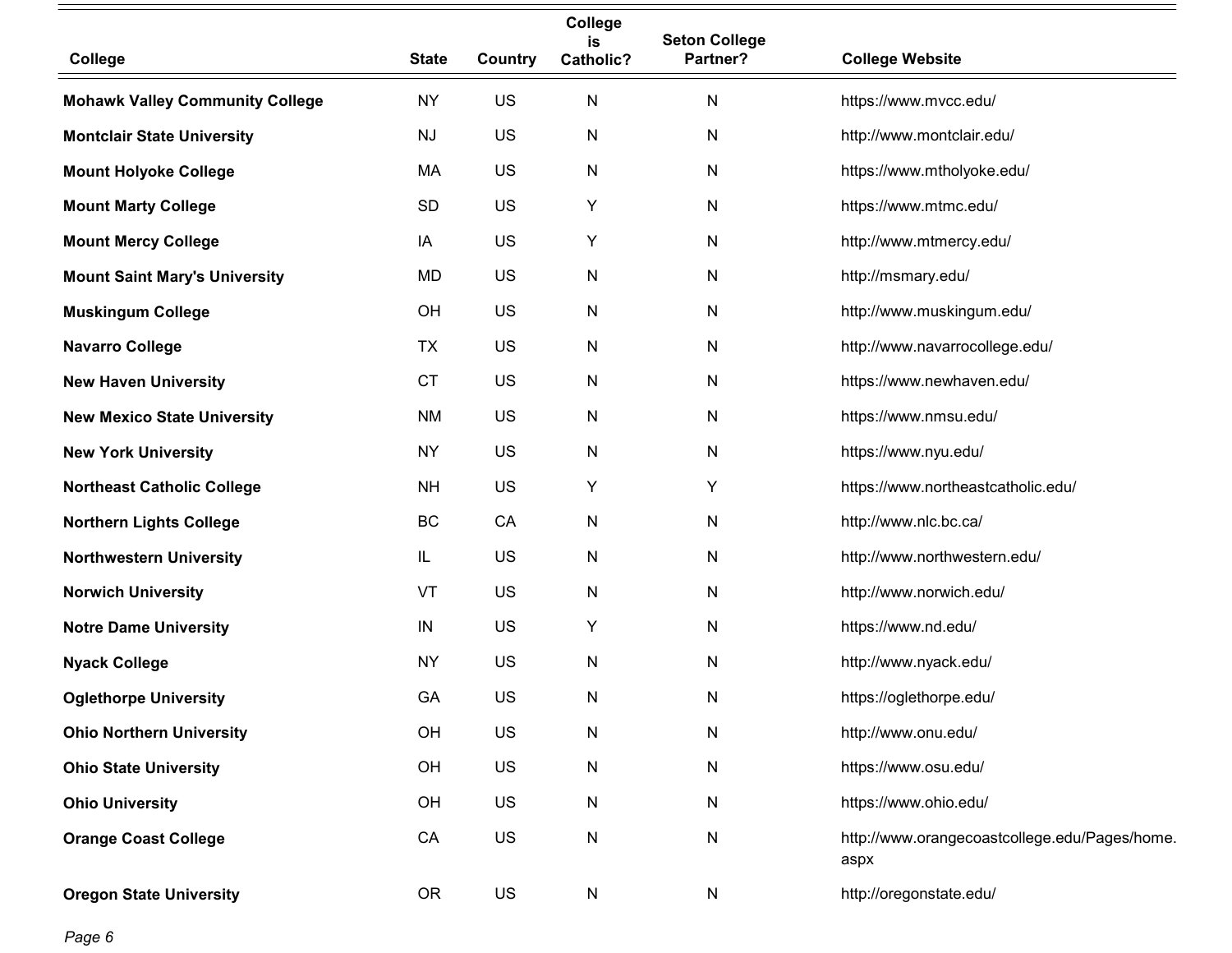|                                                  |              |         | College<br>is    | <b>Seton College</b> |                              |
|--------------------------------------------------|--------------|---------|------------------|----------------------|------------------------------|
| College                                          | <b>State</b> | Country | <b>Catholic?</b> | Partner?             | <b>College Website</b>       |
| <b>Otterbein College</b>                         | OH           | US      | N                | N                    | http://www.otterbein.edu/    |
| Our Lady Seat of Wisdom Academy                  | ON           | CA      | Υ                | Υ                    | https://www.seatofwisdom.ca/ |
| <b>Pace University</b>                           | <b>NY</b>    | US      | N                | N                    | http://www.pace.edu/         |
| <b>Paul Smith's College of Arts and Sciences</b> | <b>NY</b>    | US      | N                | N                    | http://www.paulsmiths.edu/   |
| Pennsylvania State University                    | PA           | US      | N                | N                    | http://www.psu.edu/          |
| <b>Point Park College</b>                        | PA           | US      | N                | N                    | http://www.pointpark.edu/    |
| <b>Princeton University</b>                      | <b>NJ</b>    | US      | N                | N                    | https://www.princeton.edu/   |
| <b>Purdue University</b>                         | IN           | US      | N                | N                    | http://www.purdue.edu/       |
| Queens College                                   | <b>NC</b>    | US      | N                | N                    | http://www.queens.edu/       |
| <b>Quincy University</b>                         | IL           | US      | N                | N                    | http://www.quincy.edu/       |
| <b>Regis University</b>                          | CO           | US      | Υ                | N                    | http://www.regis.edu/        |
| Rensselaer Polytechnic Institute                 | <b>NY</b>    | US      | N                | N                    | http://rpi.edu/              |
| <b>Rhodes College</b>                            | TN           | US      | N                | N                    | https://www.rhodes.edu/      |
| <b>Roanoke College</b>                           | VA           | US      | N                | N                    | https://www.roanoke.edu/     |
| <b>Rose-Hulman Institute of Technology</b>       | IN           | US      | N                | N                    | http://www.rose-hulman.edu/  |
| <b>Rowan University</b>                          | <b>NJ</b>    | US      | N                | N                    | http://www.rowan.edu         |
| Royal Military College of Canada                 | ON           | CA      | N                | N                    | https://www.rmcc-cmrc.ca/en  |
| <b>Rutgers University</b>                        | NJ           | US      | N                | N                    | http://www.rutgers.edu/      |
| <b>SUNY Maritime College</b>                     | <b>NY</b>    | US      | N                | N                    | http://www.sunymaritime.edu/ |
| <b>Saint Anselm College</b>                      | <b>NH</b>    | US      | Υ                | N                    | http://www.anselm.edu/       |
| <b>Saint Bonaventure University</b>              | <b>NY</b>    | US      | Y                | N                    | http://www.sbu.edu/          |
| <b>Saint Francis College</b>                     | <b>NY</b>    | US      | Υ                | N                    | https://www.sfc.edu/         |
| <b>Saint Francis University</b>                  | PA           | US      | Υ                | N                    | https://www.francis.edu/     |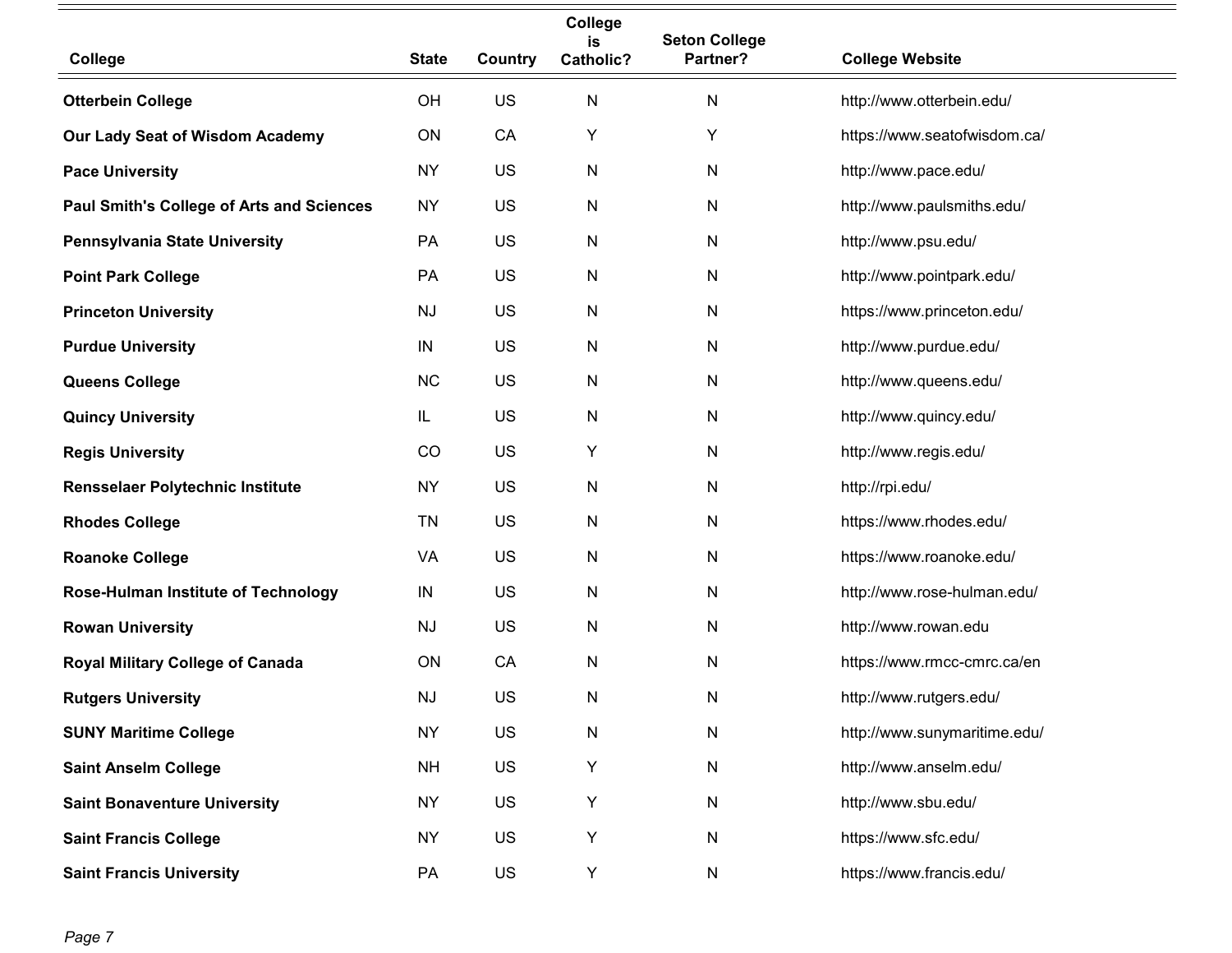|                                                |              |         | College<br>is | <b>Seton College</b> |                                   |
|------------------------------------------------|--------------|---------|---------------|----------------------|-----------------------------------|
| College                                        | <b>State</b> | Country | Catholic?     | Partner?             | <b>College Website</b>            |
| <b>Saint Joseph's College</b>                  | ME           | US      | Υ             | N                    | https://www.sjcme.edu/            |
| <b>Saint Louis University</b>                  | <b>MO</b>    | US      | Υ             | N                    | https://www.slu.edu/              |
| <b>Saint Mary's College</b>                    | IN           | US      | Υ             | N                    | https://www.saintmarys.edu/       |
| <b>Saint Mary's College</b>                    | MD           | US      | N             | N                    | https://www.smcm.edu/             |
| <b>Saint Mary's University of Minnesota</b>    | <b>MN</b>    | US      | Υ             | N                    | http://www.smumn.edu/             |
| Saint Mary's University of Nova Scotia         | <b>NS</b>    | CA      | N             | N                    | https://www.smu.ca/               |
| <b>Saint Norbert College</b>                   | PA           | US      | Υ             | N                    | http://www.snc.edu/               |
| <b>Saint Vincent College</b>                   | PA           | US      | Υ             | N                    | http://stvincent.edu/             |
| <b>Seattle Pacific University</b>              | WA           | US      | N             | N                    | http://spu.edu/                   |
| <b>Shenandoah University</b>                   | VA           | US      | N             | N                    | https://www.su.edu/               |
| <b>Shippensburg University</b>                 | PA           | US      | N             | N                    | http://www.ship.edu/              |
| Southeastern Louisiana University              | LA           | US      | N             | N                    | https://www.southeastern.edu/     |
| <b>Southern Methodist University</b>           | <b>TX</b>    | US      | N             | N                    | http://www.smu.edu/               |
| <b>Stanford University</b>                     | CA           | US      | N             | N                    | https://www.stanford.edu/         |
| <b>Stephens College</b>                        | <b>MO</b>    | US      | N             | ${\sf N}$            | https://www.stephens.edu/         |
| <b>Stevens Institute of Technology</b>         | <b>NJ</b>    | US      | N             | N                    | https://www.stevens.edu/          |
| <b>Texas A&amp;M University</b>                | TX           | US      | N             | N                    | http://www.tamu.edu/              |
| <b>Texas A&amp;M University Corpus Christi</b> | <b>TX</b>    | US      | N             | N                    | https://www.tamucc.edu/           |
| <b>The Citadel</b>                             | SC           | US      | N             | ${\sf N}$            | http://www.citadel.edu/root/      |
| <b>Thomas Aquinas College</b>                  | CA           | US      | Υ             | Υ                    | https://thomasaquinas.edu/        |
| <b>Thomas More College</b>                     | <b>NH</b>    | US      | Υ             | N                    | http://www.thomasmorecollege.edu/ |
| <b>Truman State University</b>                 | <b>MO</b>    | US      | N             | ${\sf N}$            | http://www.truman.edu/            |
| <b>UCLA</b>                                    | CA           | US      | N             | N                    | http://www.ucla.edu/              |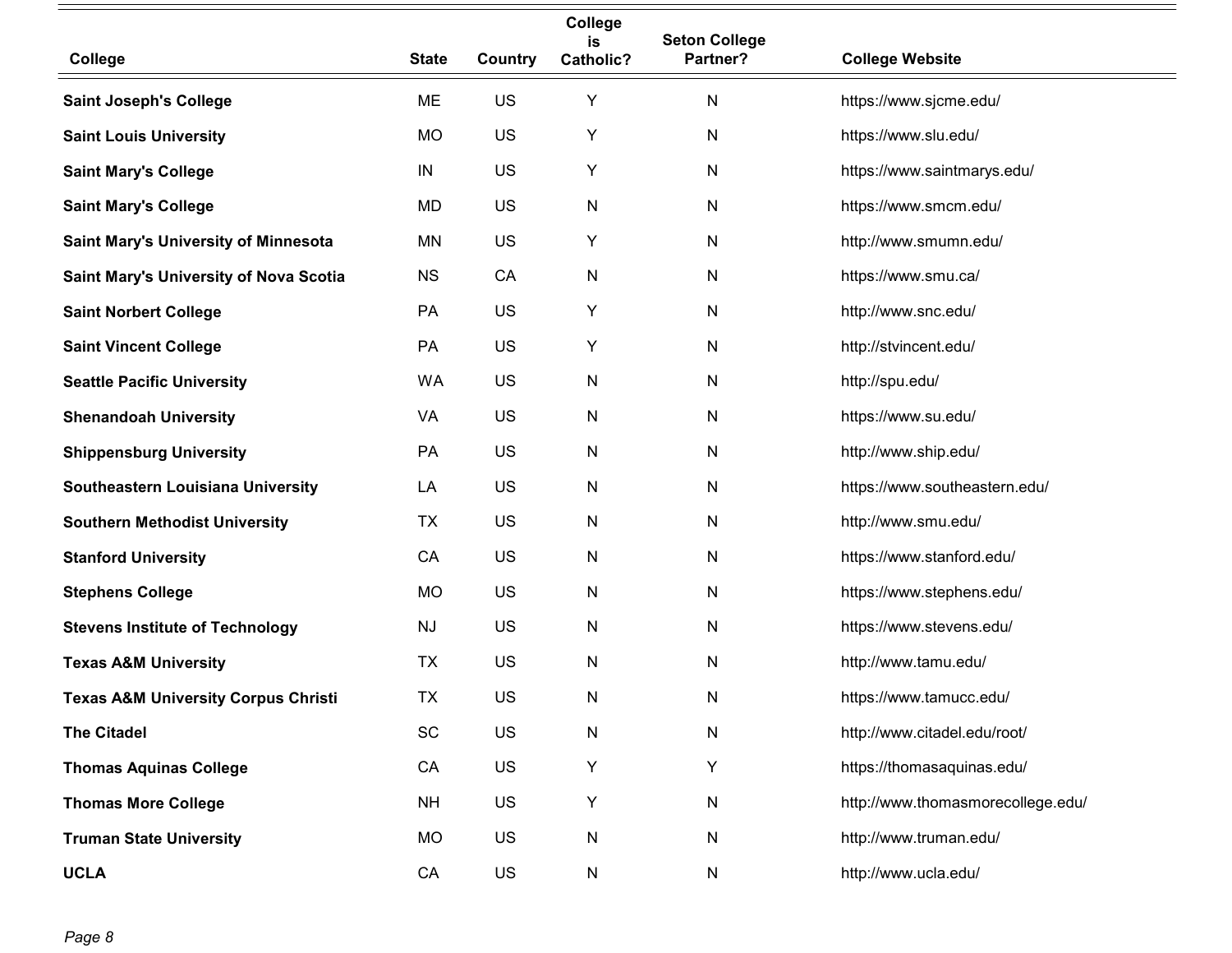|                                            |              |         | College<br>is | <b>Seton College</b> |                           |
|--------------------------------------------|--------------|---------|---------------|----------------------|---------------------------|
| College                                    | <b>State</b> | Country | Catholic?     | Partner?             | <b>College Website</b>    |
| <b>United State Air Force Academy</b>      | CO           | US      | N             | N                    | http://www.usafa.af.mil/  |
| <b>United States Coast Guard Academy</b>   | <b>CT</b>    | US      | $\mathsf{N}$  | $\mathsf{N}$         | http://www.uscga.edu      |
| <b>United States Military Academy</b>      | <b>NY</b>    | US      | N             | $\mathsf{N}$         | http://www.usma.edu       |
| <b>United States Naval Academy</b>         | MD           | US      | N             | N                    | https://www.usna.edu/     |
| <b>University at Buffalo</b>               | <b>NY</b>    | US      | N             | $\mathsf{N}$         | http://www.buffalo.edu/   |
| University of Alabama in Huntsville        | AL           | US      | ${\sf N}$     | $\mathsf{N}$         | http://www.uah.edu/       |
| <b>University of Arizona</b>               | AZ           | US      | $\mathsf{N}$  | $\mathsf{N}$         | http://www.arizona.edu/   |
| University of Asia and the Pacific         |              | PH      | N             | N                    | http://www.uap.asia/      |
| University of California Bakersfield       | CA           | US      | N             | N                    | http://www.csub.edu/      |
| <b>University of Cape Town</b>             |              | ZA      | $\mathsf{N}$  | $\mathsf{N}$         | http://www.uct.ac.za/     |
| <b>University of Central Missouri</b>      | MO           | US      | N             | N                    | https://www.ucmo.edu/     |
| <b>University of Chicago</b>               | IL           | US      | $\mathsf{N}$  | $\mathsf{N}$         | https://www.uchicago.edu/ |
| <b>University of Cincinnati</b>            | OH           | US      | N             | N                    | http://www.uc.edu/        |
| <b>University of Colorado at Boulder</b>   | CO           | US      | $\mathsf{N}$  | $\mathsf{N}$         | http://www.colorado.edu/  |
| University of Colorado at Colorado Springs | CO           | US      | $\mathsf{N}$  | $\mathsf{N}$         | https://www.uccs.edu/     |
| <b>University of Connecticut</b>           | <b>CT</b>    | US      | $\mathsf{N}$  | $\mathsf{N}$         | http://uconn.edu/         |
| <b>University of Dallas</b>                | TX           | US      | Y             | Υ                    | http://www.udallas.edu/   |
| <b>University of Dayton</b>                | OH           | US      | N             | N                    | https://udayton.edu/      |
| <b>University of Delaware</b>              | DE           | US      | ${\sf N}$     | ${\sf N}$            | http://www.udel.edu/      |
| <b>University of Denver</b>                | CO           | US      | N             | ${\sf N}$            | https://www.du.edu/       |
| <b>University of Dubuque</b>               | IA           | US      | ${\sf N}$     | ${\sf N}$            | http://www.dbq.edu/       |
| <b>University of Florida</b>               | <b>FL</b>    | US      | N             | ${\sf N}$            | http://www.ufl.edu/       |
| <b>University of Indianapolis</b>          | ${\sf IN}$   | US      | ${\sf N}$     | N                    | http://www.uindy.edu/     |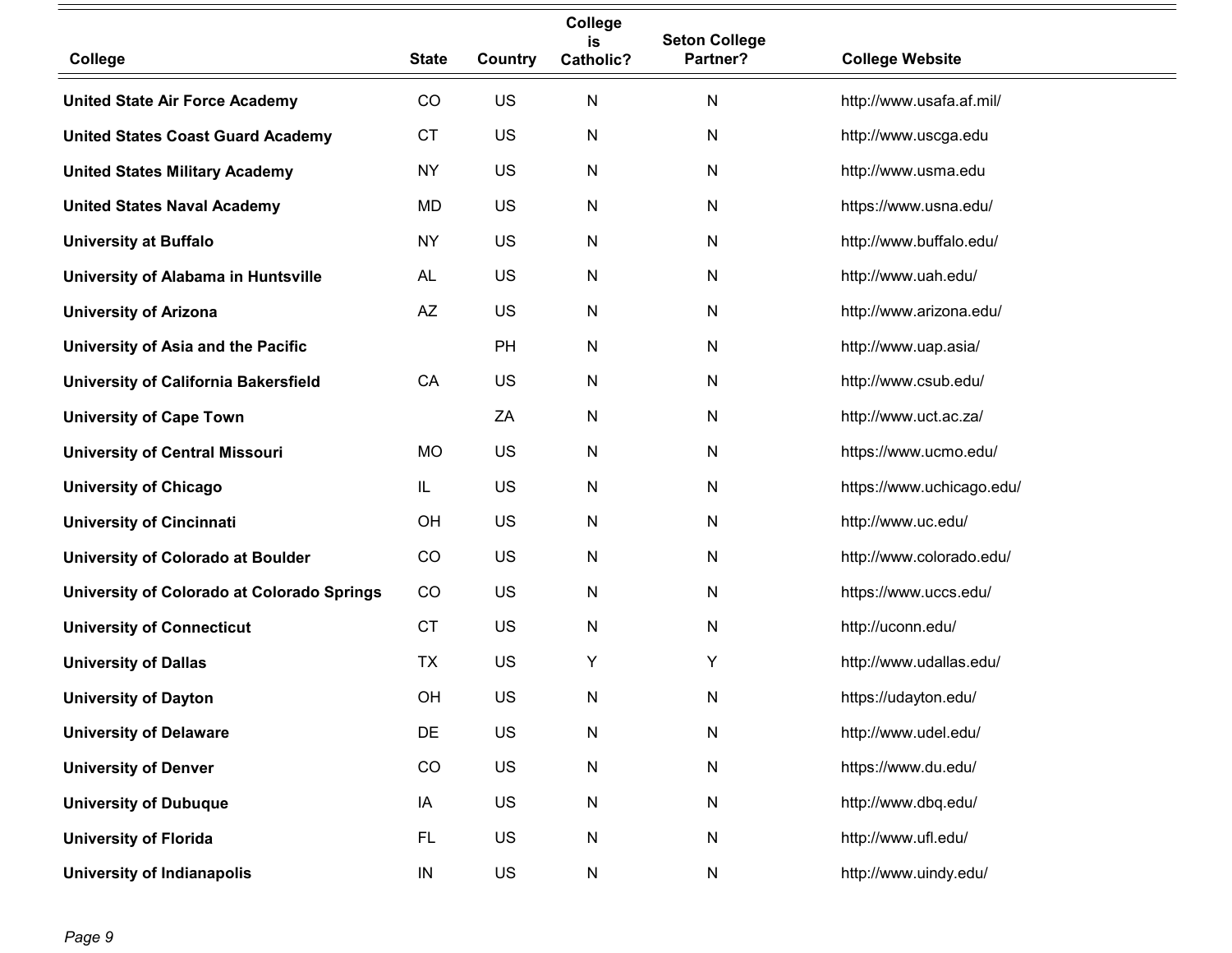|                                          |              |           | College<br>is | <b>Seton College</b> |                            |
|------------------------------------------|--------------|-----------|---------------|----------------------|----------------------------|
| College                                  | <b>State</b> | Country   | Catholic?     | Partner?             | <b>College Website</b>     |
| <b>University of Louisville</b>          | KY           | US        | $\mathsf{N}$  | N                    | http://louisville.edu/     |
| <b>University of Mary</b>                | <b>ND</b>    | US        | Y             | $\mathsf{N}$         | http://www.umary.edu/      |
| <b>University of Mary Washington</b>     | VA           | US        | N             | ${\sf N}$            | http://www.umw.edu/        |
| University of Massachusetts at Lowell    | MA           | US        | ${\sf N}$     | $\mathsf{N}$         | https://www.uml.edu/       |
| <b>University of Melbourne</b>           |              | <b>AU</b> | ${\sf N}$     | $\mathsf{N}$         | http://www.unimelb.edu.au/ |
| <b>University of Memphis</b>             | <b>TN</b>    | US        | ${\sf N}$     | ${\sf N}$            | http://www.memphis.edu/    |
| <b>University of Michigan</b>            | MI           | US        | N             | $\mathsf{N}$         | https://www.umich.edu/     |
| <b>University of Michigan Dearborn</b>   | MI           | US        | ${\sf N}$     | N                    | https://umdearborn.edu/    |
| University of Minnesota at Duluth        | ΜN           | US        | N             | N                    | http://www.d.umn.edu/      |
| <b>University of Missouri- St. Louis</b> | <b>MO</b>    | US        | $\mathsf{N}$  | $\mathsf{N}$         | http://www.umsl.edu/       |
| University of Nebraska at Lincoln        | <b>NE</b>    | US        | N             | N                    | https://www.unl.edu/       |
| University of Nebraska at Omaha          | <b>NE</b>    | US        | N             | $\mathsf{N}$         | https://www.unomaha.edu/   |
| <b>University of New Hampshire</b>       | <b>NH</b>    | US        | N             | N                    | http://www.unh.edu/        |
| University of New Mexico at Albuquerque  | <b>NM</b>    | US        | ${\sf N}$     | ${\sf N}$            | https://www.unm.edu/       |
| <b>University of Northern lowa</b>       | IA           | US        | $\mathsf{N}$  | ${\sf N}$            | https://uni.edu/           |
| <b>University of Pennsylvania</b>        | PA           | US        | N             | N                    | http://www.upenn.edu/      |
| <b>University of Pittsburgh</b>          | PA           | US        | ${\sf N}$     | ${\sf N}$            | http://www.pitt.edu/       |
| <b>University of Portland</b>            | <b>OR</b>    | US        | N             | N                    | https://www1.up.edu/       |
| <b>University of Saint Joseph</b>        | <b>CT</b>    | US        | Y             | ${\sf N}$            | http://www.usj.edu/        |
| <b>University of Saint Thomas</b>        | MN           | US        | ${\sf N}$     | ${\sf N}$            | http://www.stthomas.edu/   |
| University of Saint Thomas at Houston    | TX           | US        | Υ             | Y                    | https://www.stthom.edu/    |
| <b>University of San Diego</b>           | CA           | US        | Υ             | ${\sf N}$            | http://www.sandiego.edu/   |
| <b>University of Saskatchewan</b>        | SK           | CA        | ${\sf N}$     | ${\sf N}$            | https://www.usask.ca/      |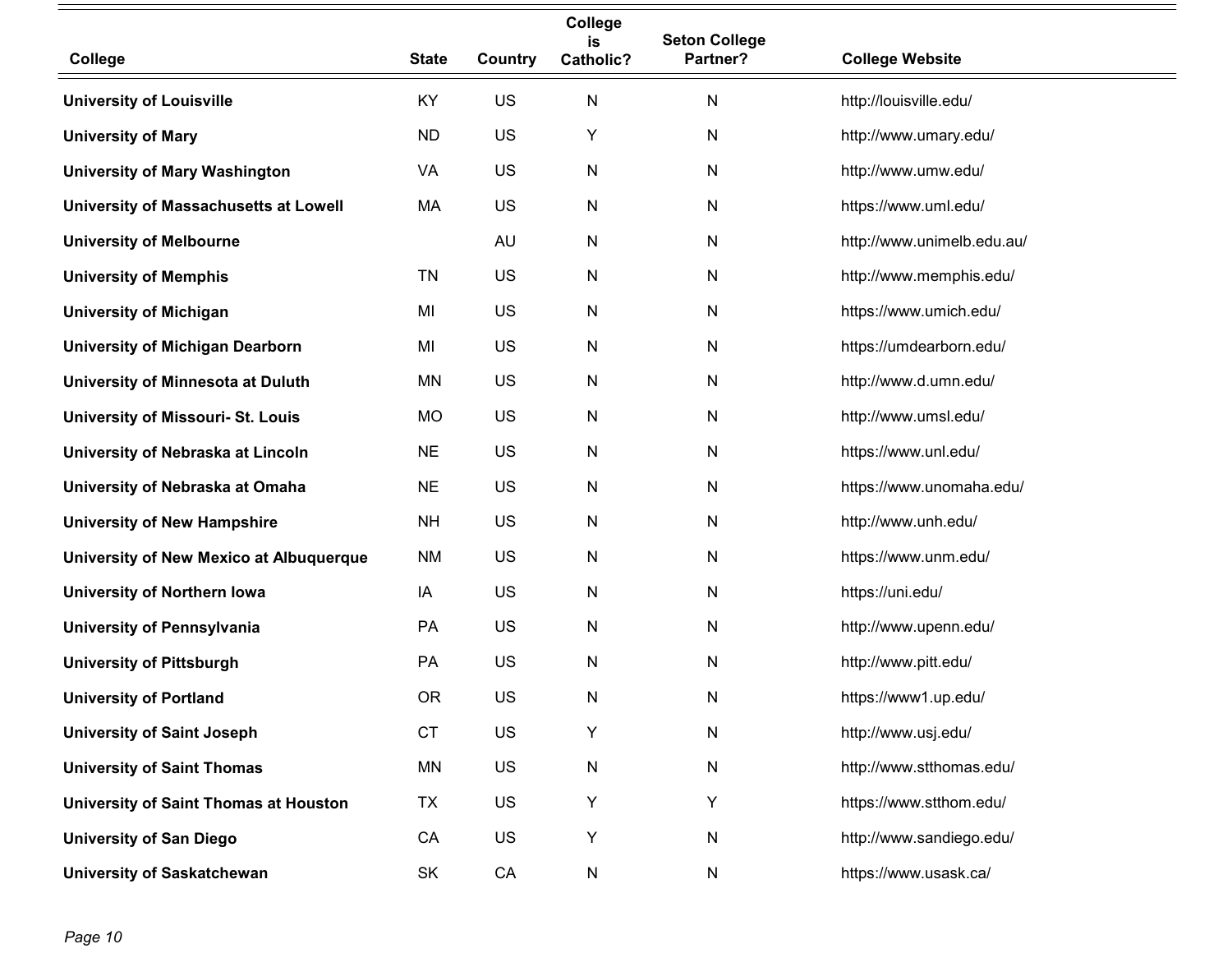|                                              |              |         | College<br>is    | <b>Seton College</b> |                                                         |
|----------------------------------------------|--------------|---------|------------------|----------------------|---------------------------------------------------------|
| College                                      | <b>State</b> | Country | <b>Catholic?</b> | Partner?             | <b>College Website</b>                                  |
| <b>University of Scranton</b>                | PA           | US      | Υ                | N                    | http://www.scranton.edu/                                |
| <b>University of South Carolina</b>          | SC           | US      | ${\sf N}$        | N                    | http://www.sc.edu/                                      |
| <b>University of South Florida</b>           | <b>FL</b>    | US      | N                | N                    | http://www.usf.edu/                                     |
| <b>University of Utah</b>                    | UT           | US      | ${\sf N}$        | N                    | https://www.utah.edu/                                   |
| <b>University of Virginia</b>                | VA           | US      | N                | N                    | http://www.virginia.edu/                                |
| <b>University of West Florida</b>            | <b>FL</b>    | US      | $\mathsf{N}$     | N                    | http://uwf.edu/                                         |
| <b>University of Wisconsin</b>               | WI           | US      | $\mathsf{N}$     | $\mathsf{N}$         | http://www.wisc.edu/                                    |
| University of the Incarnate Word             | <b>TX</b>    | US      | Υ                | N                    | http://www.uiw.edu/                                     |
| <b>University of the Sacred Heart</b>        | <b>PR</b>    | US      | Υ                | N                    | http://www.sagrado.edu/                                 |
| <b>Urbana University</b>                     | OH           | US      | N                | N                    | https://www.urbana.edu/                                 |
| <b>Villanova University</b>                  | PA           | US      | Y                | N                    | http://www.villanova.edu                                |
| Virginia Tech                                | VA           | US      | $\mathsf{N}$     | N                    | https://vt.edu/                                         |
| <b>Wabash College</b>                        | IN           | US      | N                | N                    | https://www.wabash.edu/                                 |
| <b>Walsh University</b>                      | OH           | US      | Υ                | Υ                    | https://www.walsh.edu/                                  |
| <b>Weber State University</b>                | UT           | US      | N                | $\mathsf{N}$         | http://www.weber.edu/                                   |
| <b>Wentworth Institute of Technology</b>     | МA           | US      | $\mathsf{N}$     | N                    | https://wit.edu/                                        |
| <b>Western Connecticut State University</b>  | <b>CT</b>    | US      | $\mathsf{N}$     | N                    | http://wcsu.edu/                                        |
| <b>Westminster College</b>                   | MO           | US      | N                | N                    | http://www.westminster.edu/index.cfm                    |
| <b>Westminster College</b>                   | UT           | US      | $\mathsf{N}$     | $\mathsf{N}$         | https://www.westminstercollege.edu/                     |
| <b>Westmoreland County Community College</b> | PA           | US      | $\mathsf{N}$     | N                    | https://westmoreland.edu/                               |
| <b>Wheaton College Conservatory</b>          | IL           | US      | ${\sf N}$        | $\mathsf{N}$         | https://www.wheaton.edu/academics/programs/h<br>istory/ |
| <b>Whitman College</b>                       | WA           | US      | N                | $\mathsf{N}$         | https://www.whitman.edu/                                |
| <b>Wingate University</b>                    | NC           | US      | N                | N                    | https://www.wingate.edu/                                |

*Page 11*